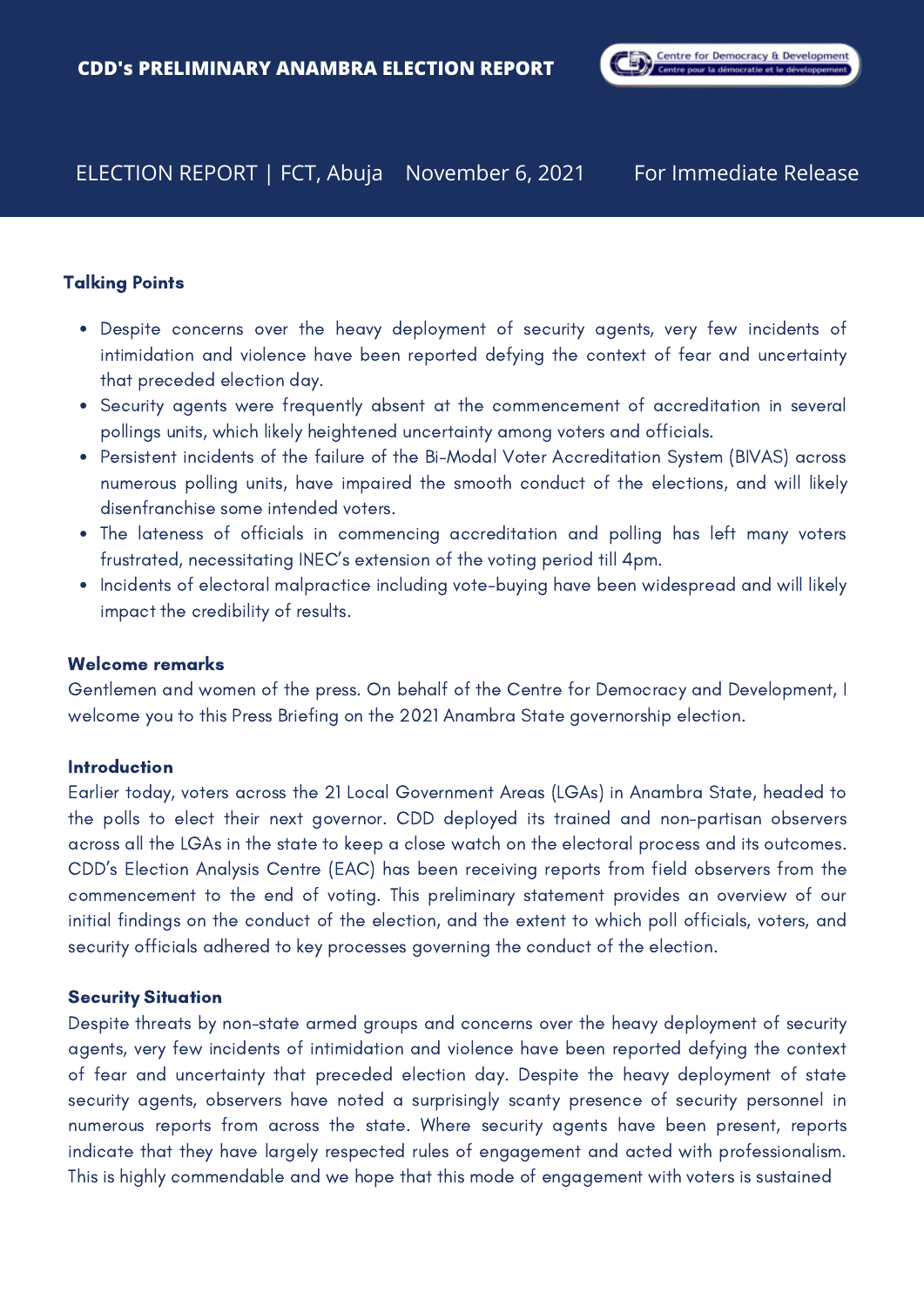

Despite threats by non-state armed groups and concerns over the heavy deployment of security agents, very few incidents of intimidation and violence have been reported defying the context of fear and uncertainty that preceded election day. Despite the heavy deployment of state security agents, observers have noted a surprisingly scanty presence of security personnel in numerous reports from across the state. Where security agents have been present, reports indicate that they have largely respected rules of engagement and acted with professionalism. This is highly commendable and we hope that this mode of engagement with voters is sustained till the end of the electoral process. Likewise, the withdrawal of the sit at home order pronounced by IPOB has contributed to the opening of the polls and the relatively peaceful atmosphere we have witnessed. We noted that as the hours progressed, more voters began to show up at the polls, as information spread that accreditation and voting were proceeding largely peacefully. However, we note that the worrying security context ahead of the polls sustained a heightened level of uncertainty among many voters, and exacerbated voter-apathy.

# INEC Logistics

Reports from CDD's observers indicate widespread delays in the commencement of accreditation and voting as a result of late arrival of poll officials. For instance, at 9:55am, CDD observers reported that INEC officials had not arrived at Otolo Ward 2, Nnewi North LGA. Likewise, in Ihiala LGA, observer reports indicate that INEC officials and electoral materials had not arrived at 1pm. The lateness of officials in commencing accreditation and polling has left many voters frustrated, necessitating INEC's extension of the voting period till 4pm and possibly till tomorrow. This will likely contribute to the late closing of the polls and the delayed announcement of the election results.

#### Malfunctioning BVAS

One repeated occurence that threatens to mar the quality of the election outcome has been the widely reported failure of the Bi-Modal Voter Accreditation System (BIVAS) across numerous polling units in the state. In several instances, the BVAS failed to recognize voters' faces and fingerprints, and those affected were asked to wait until the challenge was resolved. CDD's EAC observers also reported malfunctioning of the BVAS in Ayamelum LGA with three polling units affected.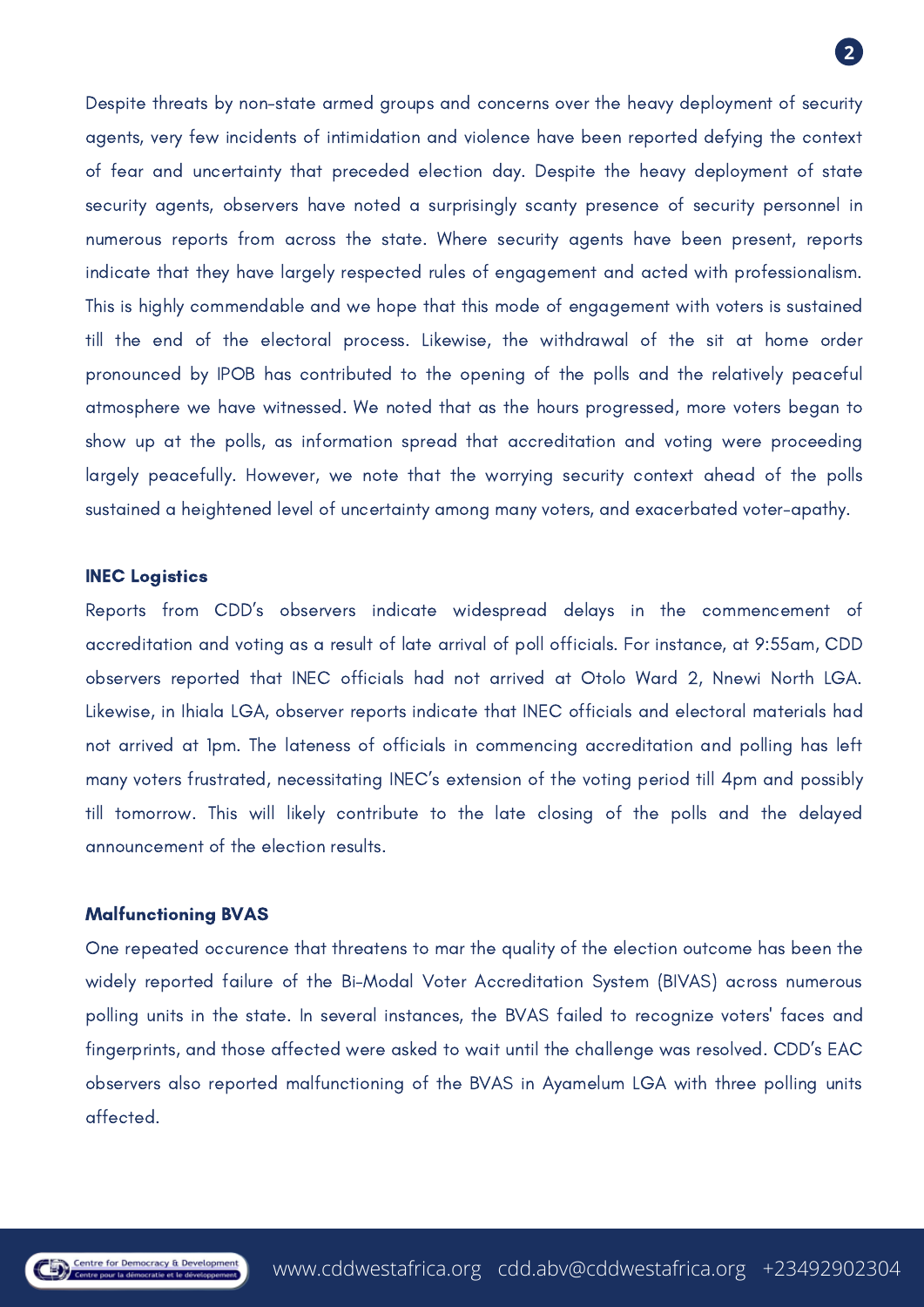

The wider security atmosphere leading up to the polls has likely impacted INEC's preparedness, particularly its capacity to train Ad-Hoc staff on the use of the BIVAS technology. In some polling units, INEC officials resorted to the manual methods of accreditation and voting. This was observed in Awka South, Akwa North, Idemili North, Idemili South, and Anambra West. CDD observers further reported that in cases where the BIVAS worked, its pace was frequently slow, leading to longer wait times than necessary for voters. In several reported cases, frustrated voters were forced to return home without casting their votes. The resort to manual voting will likely generate uncertainties about the validity of votes cast. This will likely also open up the election to petitions and questions regarding its legitimacy.

### Low Turnout of Voters

As expected, CDD observers recorded a low turnout of voters across the state. This reflects the climate of uncertainty leading up to the election, as well as the historically high levels of voter apathy that have been recorded in the state. The heightened voter apathy will likely be accentuated in several polling units as news spreads about the disruptions caused by the malfunctioning of the BIVAS.

# Conduct of Security

Although there have been pockets of reports indicating the absence or low presence of security officials, there have been no widespread reports of misconduct by security officials deployed for the elections. This is a noteworthy development considering that the expectation of intimidation and abuse from state security officials was a source of heightened concern ahead of the elections. We commend security agencies for the high level of professionalism they have so far shown, and once again urge them to sustain this humane approach to election security through the voting, collation, and announcement of results.

# Vote Buying

We have also noted widespread incidents of vote-buying that will likely negatively impact the credibility of the election result. CDD observers reported numerous not-so-discreet cases of "see-and-buy"in pollings units across the 21 LGAs of the state. In many reported cases, police officers have been alleged to have looked the other way, likely as a result of having themselves